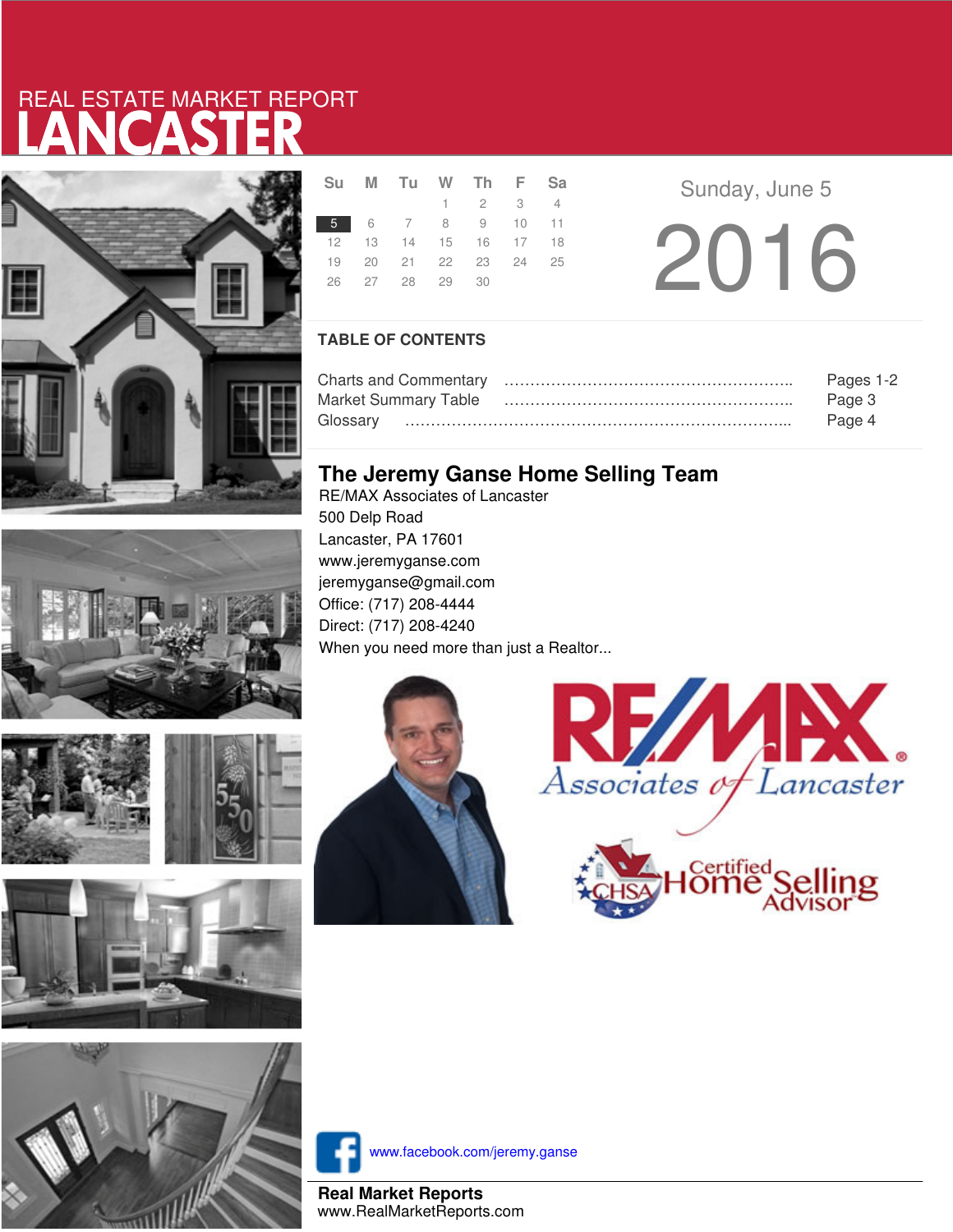

Sunday, June 5, 2016

## The Jeremy Ganse Home Selling Team

jeremyganse@gmail.com RE/MAX Associates of Lancaster Office: (717) 208-4444

at the real estate market. Currently there are 1064 sales pending in the market overall, leaving 1947 listings still for sale. The resulting pending ratio is 35.3% (1,064 divided by 3,011). So you might be asking yourself, that's great... but what exactly does it mean? I'm glad you asked! *Let's take a look*

The pending ratio indicates the supply & demand of the market. Specifically, a high ratio means that listings are in demand and quickly going to contract. Alternatively, a low ratio means there are not enough qualified buyers for the existing supply.

**"Current inventory is described as mildly active."**

Taking a closer look, we notice that the \$150K - \$200K price range has a relatively large number of contracts pending sale.

We also notice that the \$150K - \$200K price range has a relatively large inventory of properties for sale at 292 listings. The average list price (or asking price) for all properties in this market is \$271,814.





A total of 2493 contracts have closed in the last 6 months with an average sold price of \$199,315. Breaking it down, we notice that the \$150K - \$200K price range contains the highest number of sold listings.

Alternatively, a total of 1474 listings have failed to sell in that same period of time. Listings may fail to sell for many reasons such as being priced too high, having been inadequately marketed, the property was in poor condition, or perhaps the owner had second thoughts about selling at this particular time. The \$150K - \$200K price range has the highest number of off-market listings at 258 properties.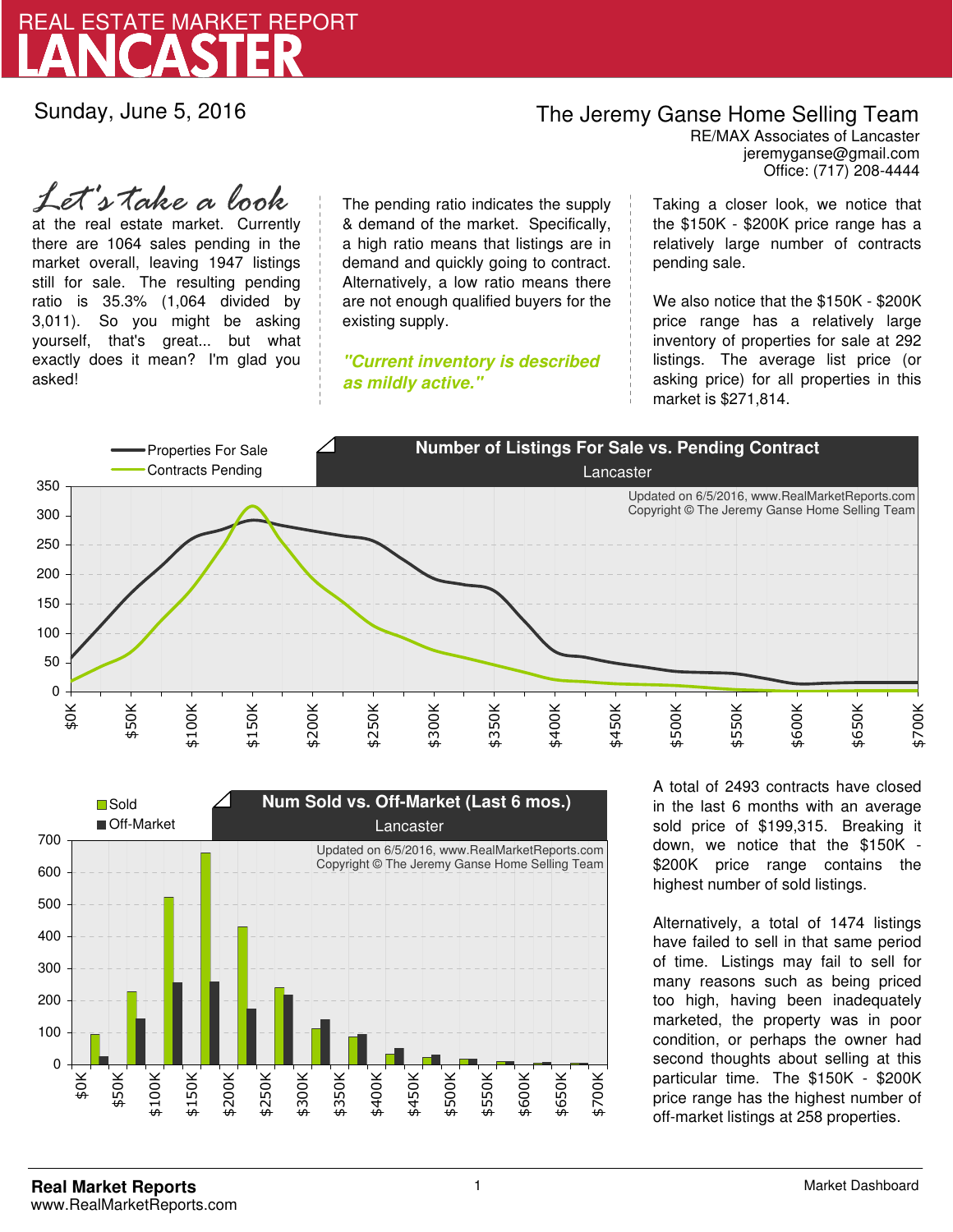## LANCASTER REAL ESTATE MARKET REPORT

Sunday, June 5, 2016

### The Jeremy Ganse Home Selling Team

jeremyganse@gmail.com RE/MAX Associates of Lancaster Office: (717) 208-4444

Looking at the chart to the right, you might be wondering why average days on market (DOM) is important. This is a useful measurement because it can help us to determine whether we are in a buyer's market (indicated by high DOM), or a seller's market (indicated by low DOM). Active listings (properties for sale) have been on the market for an average of 138 days.

Analysis of sold properties for the last six months reveals an average sold price of \$199,315 and 57 days on market. Notice that properties in the \$400K - \$450K price range have sold quickest over the last six months.

The recent history of sales can be seen in the two charts below. The average sold price for the last 30 days was \$209,055 with an average DOM of 45 days.

Since the recent DOM is less than the average DOM for the last 6 months, it is a positive indicator for demand. It is always important to realize that real estate markets can fluctuate due to many factors, including shifting interest rates, the economy, or seasonal changes.



### **"The average list-to-sales ratio for this area is 97.8%."**

Ratios are simple ways to express the difference between two values such as list price and sold price. In our case, we typically use the list-to-sale ratio to determine the percentage of the final list price that the buyer ultimately paid. It is a very common method to help buyers decide how much to offer on a property.

Analysis of the absorption rate indicates an inventory of 4.7 months based on the last 6 months of sales. This estimate is often used to determine how long it would take to sell off the current inventory of properties if all conditions remained the same. It is significant to mention that this estimate does not take into consideration any additional properties that will come onto the market in the future.



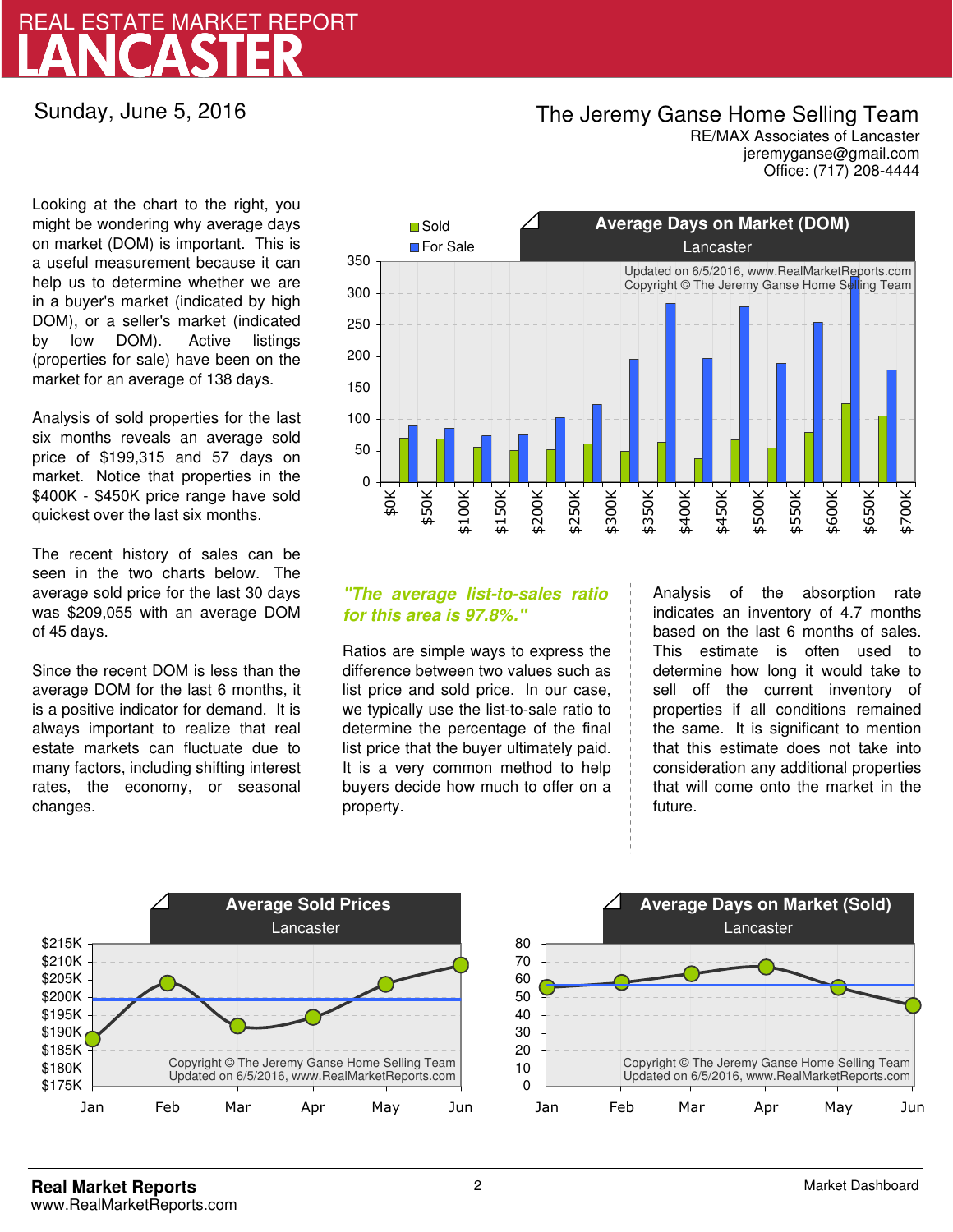# LANCASTER REAL ESTATE MARKET REPORT

Sunday, June 5, 2016

## The Jeremy Ganse Home Selling Team

jeremyganse@gmail.com RE/MAX Associates of Lancaster Office: (717) 208-4444

|                                    |           | <b>Contracts Pending [2]</b> |                   |                          |                     |                  | Off-Market in the Last 6 Months [3] |                               |                   |                               | <b>Absorption Rate</b>   |                          |  |                         |      |
|------------------------------------|-----------|------------------------------|-------------------|--------------------------|---------------------|------------------|-------------------------------------|-------------------------------|-------------------|-------------------------------|--------------------------|--------------------------|--|-------------------------|------|
|                                    |           | For Sale <sup>[1]</sup>      |                   |                          |                     |                  |                                     | Sold in the Last 6 Months [4] |                   |                               |                          |                          |  |                         |      |
| <b>Price Range</b><br>Min.<br>Max. |           | Total<br><b>Num</b>          | Avg<br><b>DOM</b> | Avg<br><b>List Price</b> | Total<br><b>Num</b> | Pending<br>Ratio | <b>Total</b><br><b>Num</b>          | <b>Total</b><br><b>Num</b>    | Avg<br><b>DOM</b> | Avg Orig<br><b>List Price</b> | Avg<br><b>List Price</b> | Avg<br><b>Sold Price</b> |  | List to<br><b>Sales</b> | Mos. |
| \$0                                | \$49,999  | 57                           | 90                | \$39,993                 | 18                  | 24.0%            | 26                                  | 95                            | 70                |                               | \$37,429                 | \$33,627                 |  | 89.8%                   | 3.6  |
| \$50,000                           | \$99,999  | 168                          | 86                | \$78,297                 | 68                  | 28.8%            | 145                                 | 229                           | 69                |                               | \$80,213                 | \$75,719                 |  | 94.4%                   | 4.4  |
| \$100,000                          | \$149,999 | 260                          | 74                | \$129,480                | 175                 | 40.2%            | 257                                 | 523                           | 56                |                               | \$131,270                | \$128,327                |  | 97.8%                   | 3.0  |
| \$150,000                          | \$199,999 | 292                          | 75                | \$177,037                | 316                 | 52.0%            | 258                                 | 662                           | 51                |                               | \$177,508                | \$174,809                |  | 98.5%                   | 2.6  |
| \$200,000                          | \$249,999 | 274                          | 102               | \$227,777                | 193                 | 41.3%            | 176                                 | 432                           | 52                |                               | \$227,843<br>\$223,802   |                          |  | 98.2%                   | 3.8  |
| \$250,000                          | \$299,999 | 257                          | 123               | \$277,754                | 113                 | 30.5%            | 217                                 | 240                           | 61                |                               | \$273,434                | \$269,463                |  | 98.5%                   | 6.4  |
| \$300,000                          | \$349,999 | 193                          | 196               | \$327,267                | 71                  | 26.9%            | 140                                 | 113                           | 50                |                               | \$328,135                | \$323,487                |  | 98.6%                   | 10.2 |
| \$350,000                          | \$399,999 | 172                          | 284               | \$376,198                | 46                  | 21.1%            | 95                                  | 87                            | 64                |                               | \$378,602                | \$369,993                |  | 97.7%                   | 11.9 |
| \$400,000                          | \$449,999 | 69                           | 197               | \$426,422                | 21                  | 23.3%            | 52                                  | 34                            | 37                |                               | \$426,525                | \$417,134                |  | 97.8%                   | 12.2 |
| \$450,000                          | \$499,999 | 49                           | 279               | \$480,618                | 14                  | 22.2%            | 32                                  | 22                            | 68                | ä,                            | \$485,158                | \$472,467                |  | 97.4%                   | 13.4 |
| \$500,000                          | \$549,999 | 35                           | 188               | \$531,700                | 11                  | 23.9%            | 18                                  | 17                            | 55                |                               | \$536,528                | \$524,520                |  | 97.8%                   | 12.4 |
| \$550,000                          | \$599,999 | 31                           | 254               | \$585,423                | $\overline{4}$      | 11.4%            | 10                                  | 10                            | 79                |                               | \$586,645                | \$570,525                |  | 97.3%                   | 18.6 |
| \$600,000                          | \$649,999 | 14                           | 327               | \$630,899                | 1                   | 6.7%             | $\overline{7}$                      | $\boldsymbol{6}$              | 125               |                               | \$655,999                | \$631,282                |  | 96.2%                   | 14.0 |
| \$650,000                          | \$699,999 | 16                           | 178               | \$686,025                | $\overline{2}$      | 11.1%            | 5                                   | 5                             | 105               |                               | \$732,920                | \$680,200                |  | 92.8%                   | 19.2 |
| \$700,000                          | $+$       | 60                           | 214               | \$953,771                | 11                  | 15.5%            | 36                                  | 18                            | 89                |                               | \$1,000,172              | \$946,332                |  | 94.6%                   | 20.0 |
| <b>Market Summary &gt;&gt;&gt;</b> |           | 1,947                        | 138               | \$271,814                | 1,064               | 35.3%            | 1,474                               | 2,493                         | 57                |                               | \$203,741                | \$199,315                |  | 97.8%                   | 4.7  |

Status = [1] A; [2] P; [3] E, L, W; [4] C

County = Lancaster

1

Property Type = Residential/Farm

Date Range = 12/06/2015 to 06/05/2016 Data believed to be accurate but not guaranteed.